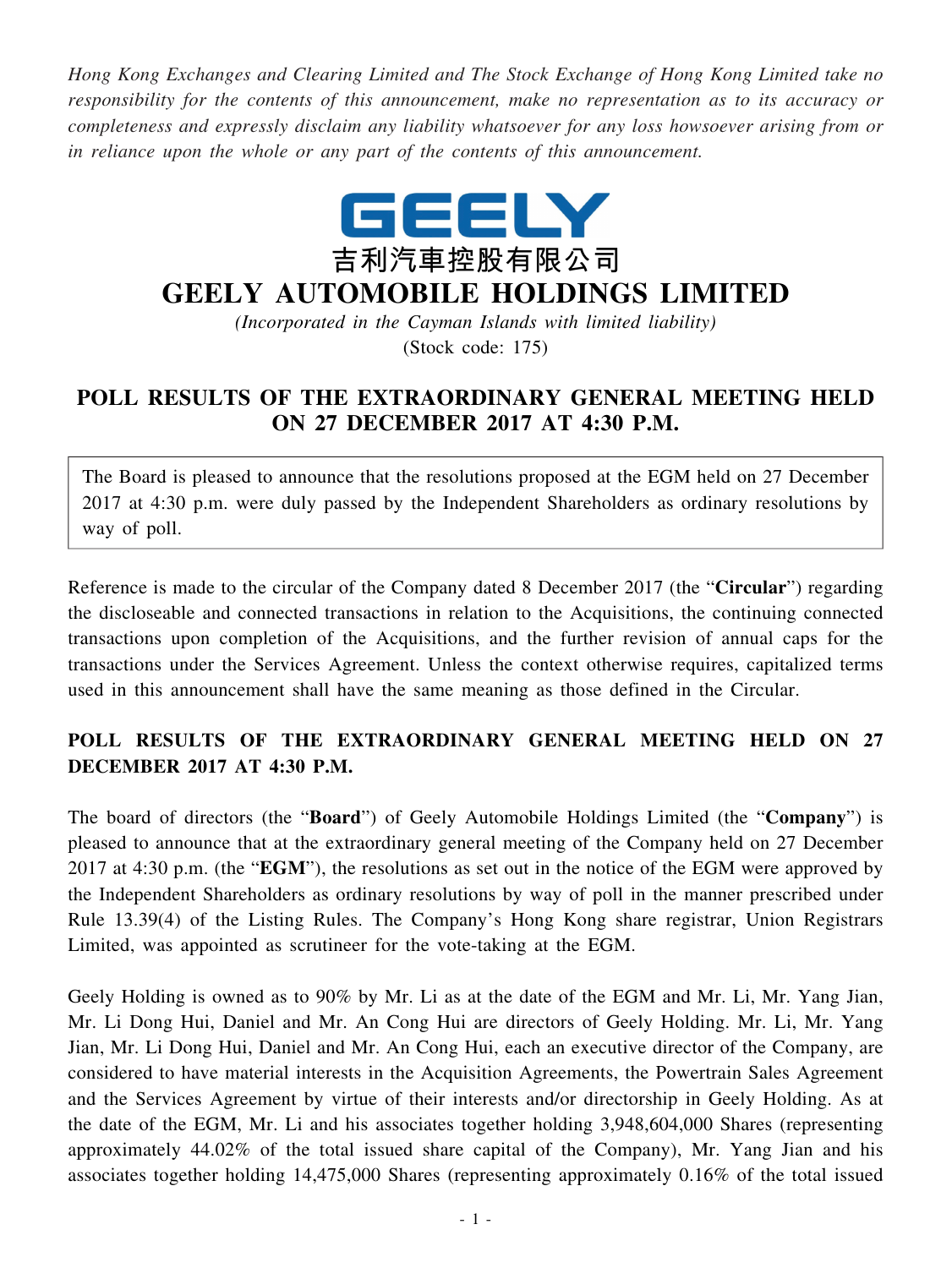share capital of the Company), Mr. Li Dong Hui, Daniel and his associates together holding 4,200,000 Shares (representing approximately 0.05% of the total issued share capital of the Company), and Mr. An Cong Hui and his associates together holding 16,280,000 Shares (representing approximately 0.18% of the total issued share capital of the Company), had abstained from voting at the EGM.

As at the date of the EGM, the Company had 8,970,514,540 Shares in issue. Independent Shareholders holding a total of 4,986,955,540 Shares were entitled to attend and vote for or against the resolutions at the EGM. Save for the above, there were no Shares of holders that are required under the Listing Rules to abstain from voting at the EGM. There were no Shares entitling the holder to attend and vote only against the resolutions at the EGM.

The poll results in respect of the resolutions as set out in the notice of the EGM were as follows:

| <b>Ordinary Resolutions</b> |                                                                                                                                                                                                                                                                                                                                           | Number of Votes $(\% )$  |                         |
|-----------------------------|-------------------------------------------------------------------------------------------------------------------------------------------------------------------------------------------------------------------------------------------------------------------------------------------------------------------------------------------|--------------------------|-------------------------|
|                             |                                                                                                                                                                                                                                                                                                                                           | For                      | <b>Against</b>          |
| 1.                          | To approve, ratify and confirm the Baoji Acquisition<br>Agreement (as defined in the Circular) and the<br>transactions contemplated thereunder.                                                                                                                                                                                           | 1,765,760,875<br>99.995% | 93,800<br>0.005%        |
|                             | As more than 50% of the votes were cast in favour of the resolution, the resolution was duly<br>passed as an ordinary resolution.                                                                                                                                                                                                         |                          |                         |
| 2.                          | To approve, ratify and confirm the Yili Acquisition<br>Agreement (as defined in the Circular) and the<br>transactions contemplated thereunder.                                                                                                                                                                                            | 1,765,760,875<br>99.995% | 93,800<br>0.005%        |
|                             | As more than 50% of the votes were cast in favour of the resolution, the resolution was duly<br>passed as an ordinary resolution.                                                                                                                                                                                                         |                          |                         |
| 3.                          | To approve, ratify and confirm the SZX Acquisition<br>Agreement (as defined in the Circular) and the<br>transactions contemplated thereunder.                                                                                                                                                                                             | 1,765,760,875<br>99.995% | 93,800<br>0.005%        |
|                             | As more than 50% of the votes were cast in favour of the resolution, the resolution was duly<br>passed as an ordinary resolution.                                                                                                                                                                                                         |                          |                         |
| 4.                          | To approve, ratify and confirm the Powertrain Sales<br>Agreement (as defined in the Circular) and the<br>transactions contemplated thereunder and to approve and<br>confirm the annual cap amounts under the Powertrain Sales<br>Agreement (as set out in the Circular) for each of the three<br>financial years ending 31 December 2020. | 1,766,125,675<br>100%    | $\overline{0}$<br>$0\%$ |
|                             | As more than 50% of the votes were cast in favour of the resolution, the resolution was duly<br>passed as an ordinary resolution.                                                                                                                                                                                                         |                          |                         |